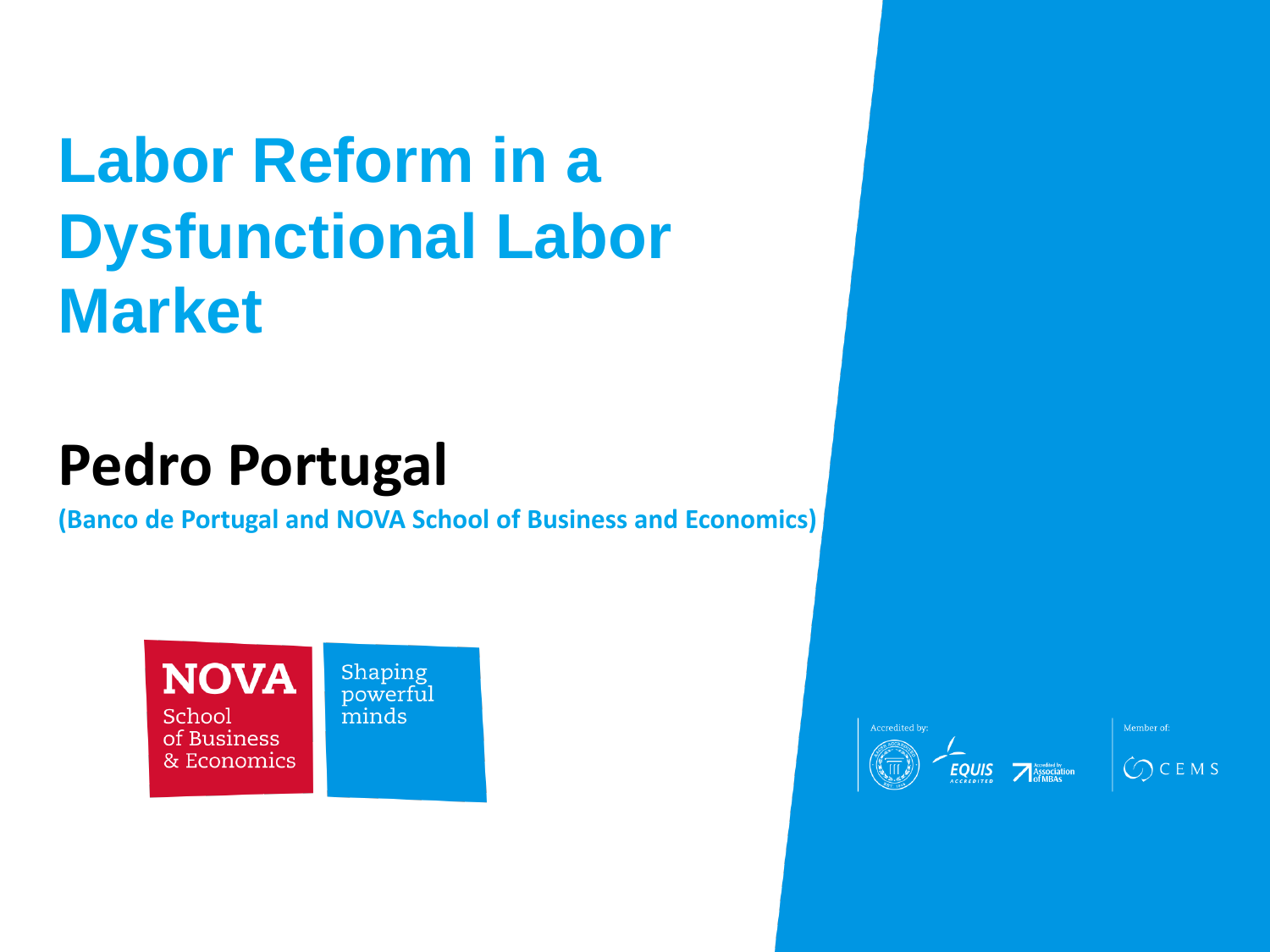#### **A dysfunctional labor market**

- Poorly designed labor market institutions
	- Extreme employment protection
	- Extreme unemployment protection
	- Extreme labor income protection
	- Schizophrenic wage setting system
- Generated
	- A sclerotic labor market
	- A chronic productivity problem in the economy
	- A segmented labor market



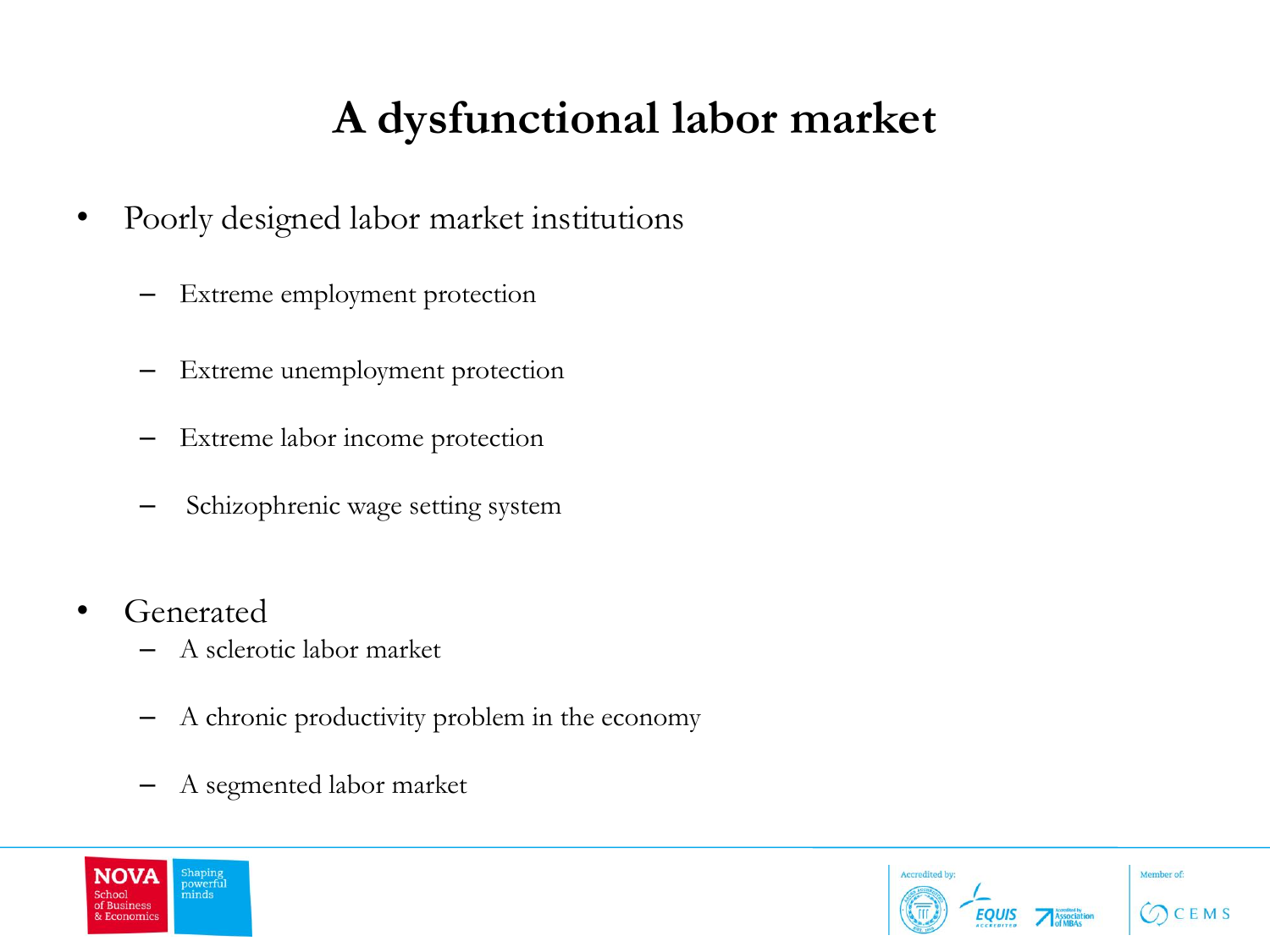#### **Unintended consequences of employment protection**

- Long unemployment duration
	- The highest incidence of LTU among OECD countries
- Low arrival rate of job offers
	- The lowest among OECD countries
- Low job mobility and worker mobility
- Low productivity job matches
- Two-tier labor market



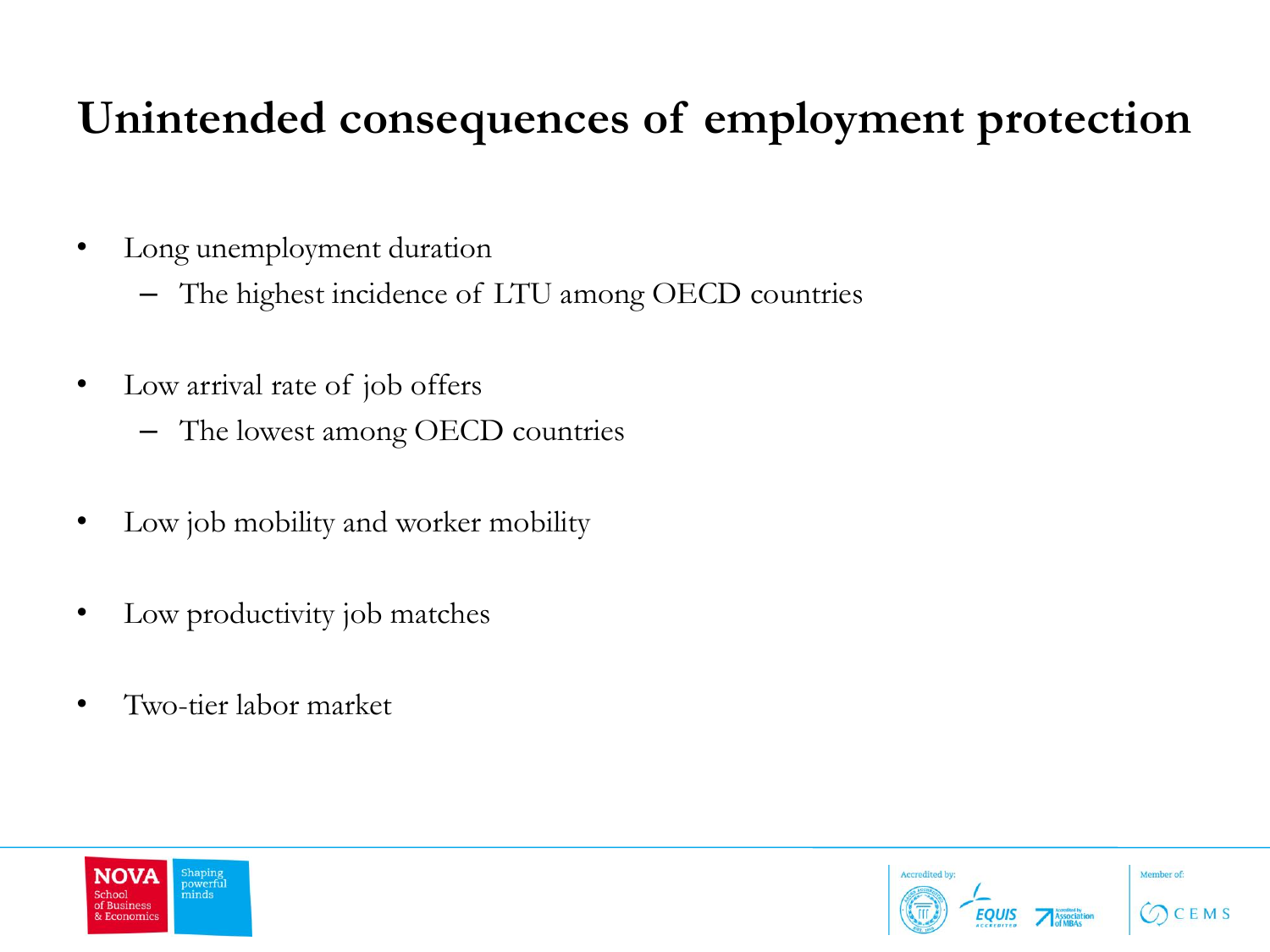## **Unintended consequences of unemployment protection**

- The combination of high employment protection with generous unemployment protection, under severe economic downturns, may prove to be a time-bomb due to human capital depreciation of the long-term unemployed (Ljungqvist and Sargent, 1998).
- Unemployment benefit recipients stay longer unemployed (UB doubles unemployment duration, Addison and Portugal, 2010)
- Increases significantly the share of LTU (in particular the fraction that never return to employment, Addison and Portugal, 2003)
- Each month of potential duration of benefits decreases the transition rate out of unemployment by 4 percent (Lopes, 2010)
- The elasticity of unemployment duration to unemployment benefits is very high compared with other European countries (Addison et al., 2010)



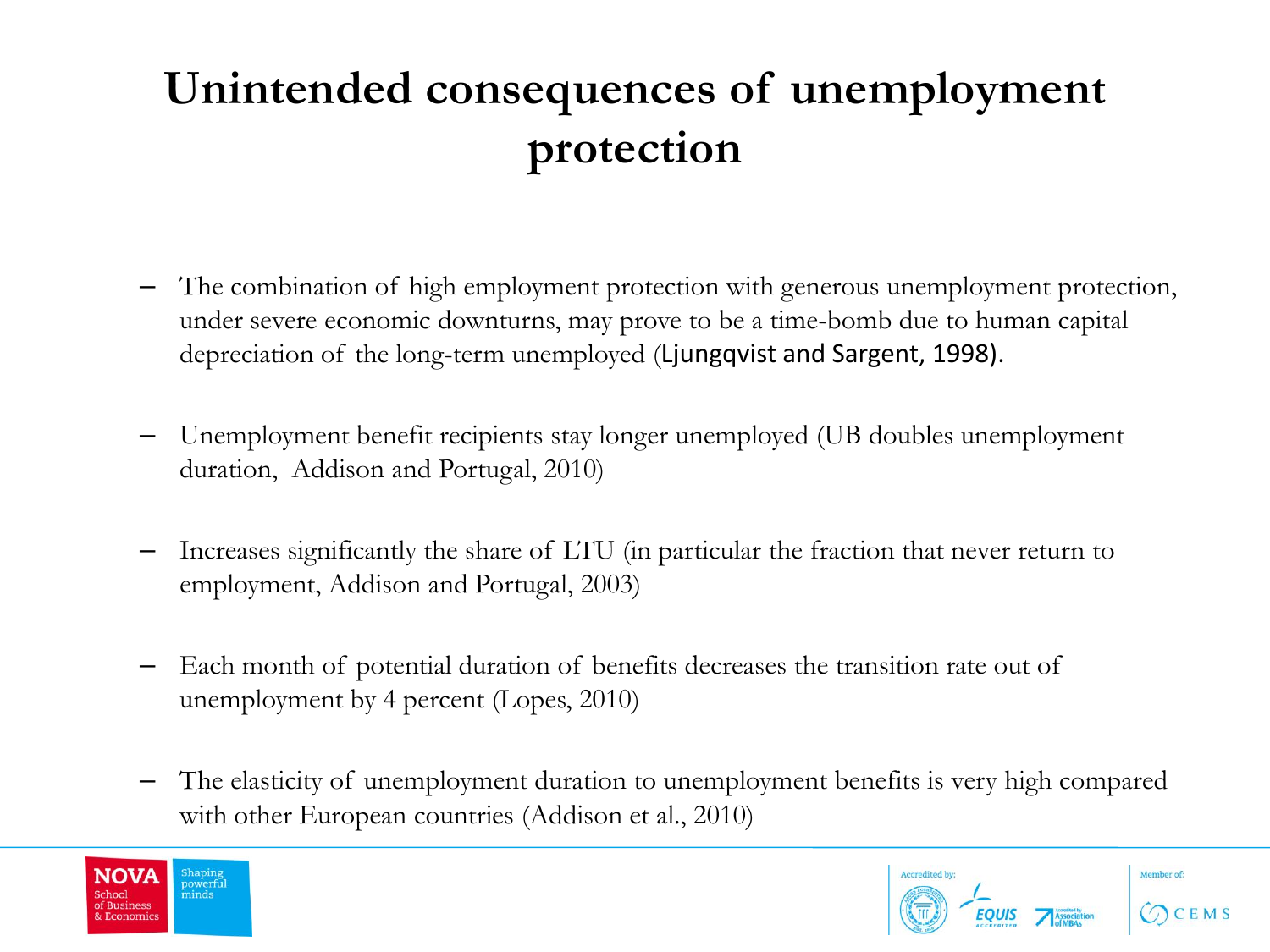## **The incredible architecture of the wage setting system**

- National mandatory minimum wage
- Nominal wage cuts are forbidden since the 1950s
- Wage negotiations between trade unions and employers' associations define wage floors by occupation category (around 30 000 job-titles)
- The wage agreement, by law, solely binds unionized workers and the firms that are members of the employer association
- There are no mechanisms that oblige unions and employers associations to disclose their constituency
- The legal conundrum is circumvented via the use of extension clauses (often to the whole industry) by the Ministry of Employment
- It is hard to conceive what kind of incentive mechanisms are at work



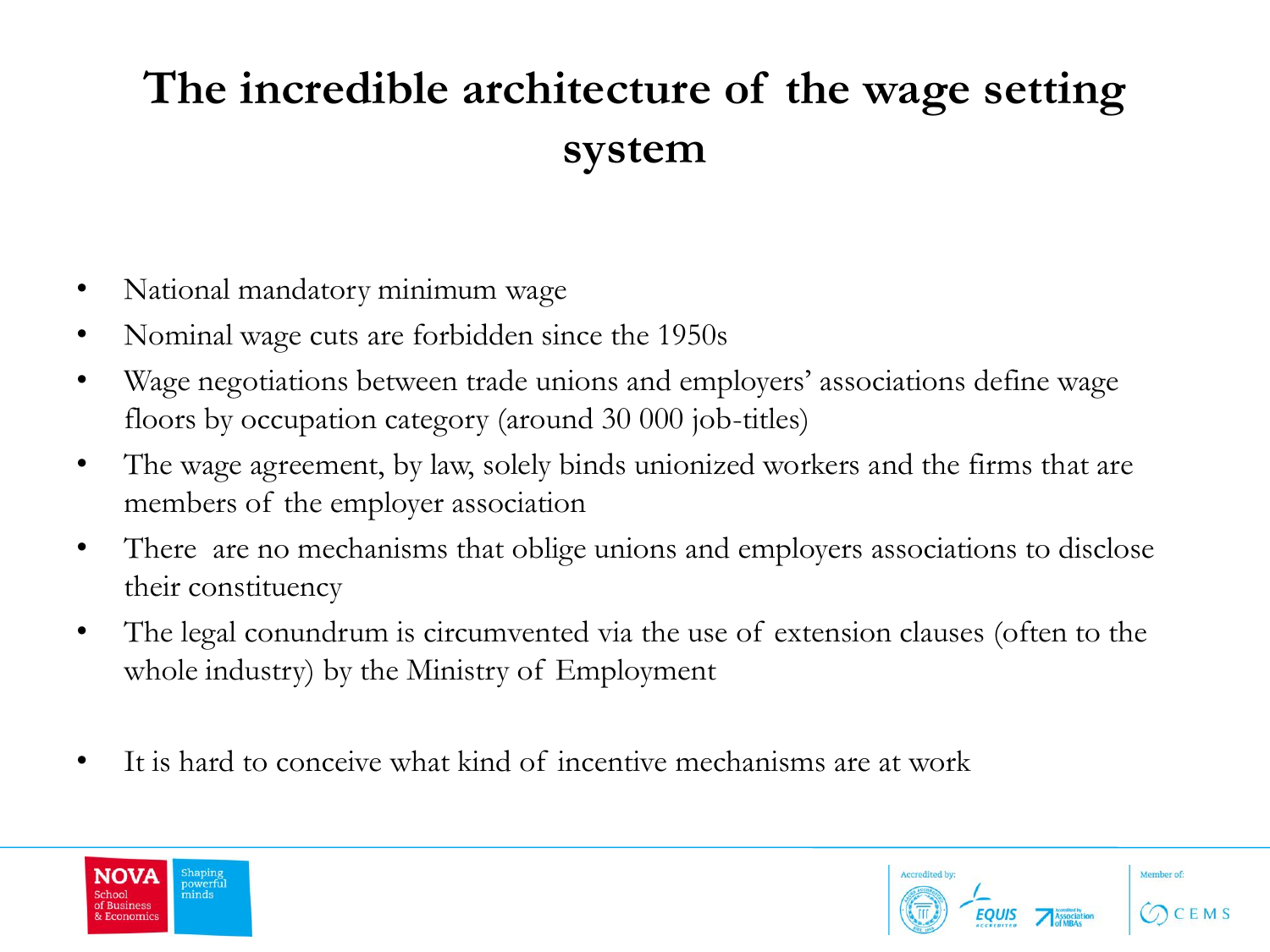### **The employment protection magic wand**

#### • Changes in dismissal clauses:

- Allow dismissals due to economic reasons
- Extend the reasons for "just-cause"
- Eliminate some safeguards to "unfair" dismissals
- Eliminate rules of choice of the displaced workers
- Reduce red-tape and administrative costs
- Prepare **alternatives to labor courts** to decide on labor conflicts (independent agency)
- Changes in severance pay
	- Closing the gap to other European countries
- Needed changes in collective dismissals (rarely used)



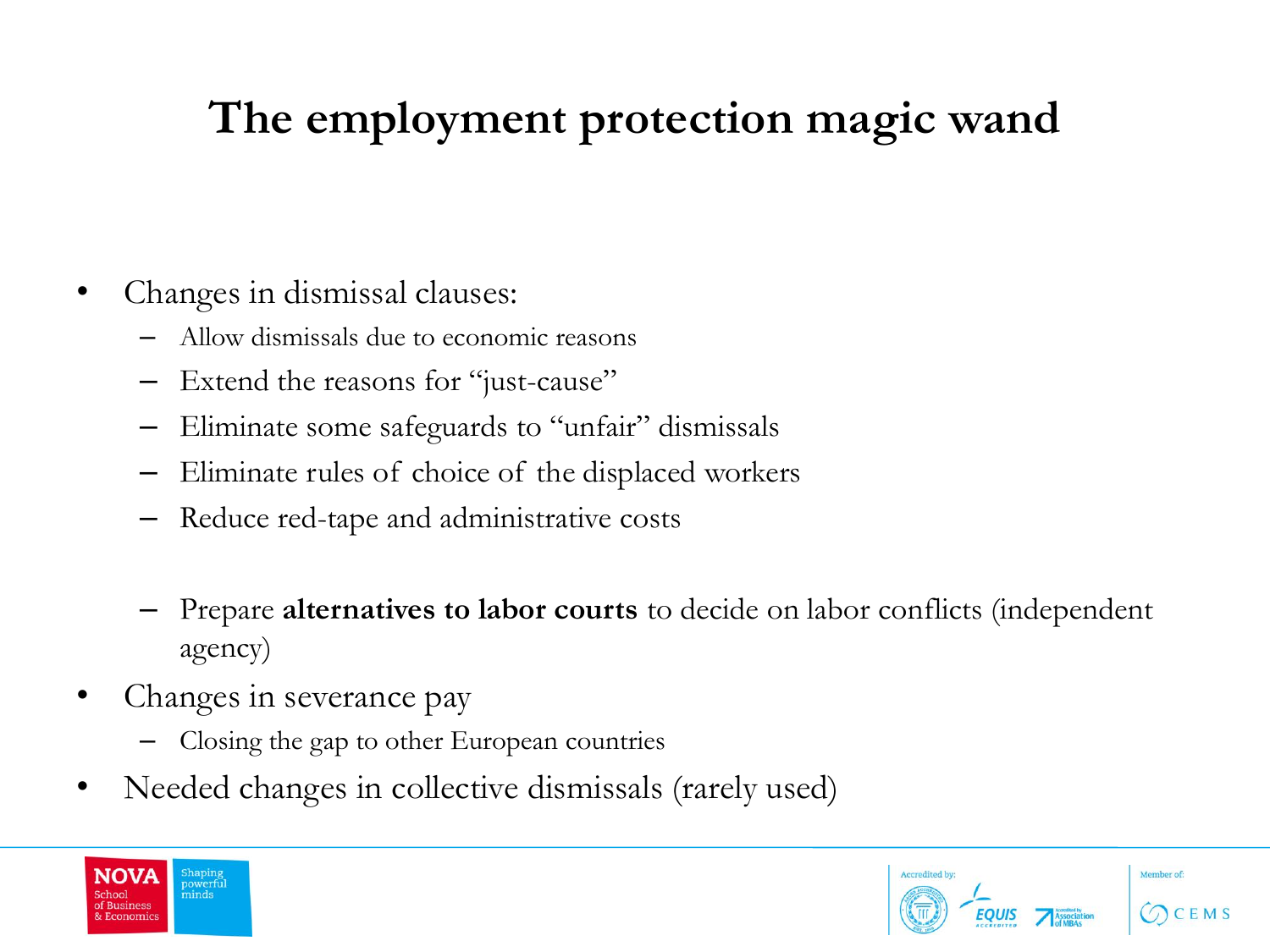### **The unemployment insurance magic wand**

- Changes in unemployment insurance:
	- Cap at the maximum amount (close to 2.3 IAS)
	- Cap at maximum duration of benefits (26 months?)
	- Introduce a declining replacement rate rule
	- Decrease eligibility criterion (1 year of work)
	- Extension to employers and other "self-employed"
	- **No simple rule based on contributions (60 different categories?)**
	- **No change for cases where the replacement rate is near or above 100 percent?**



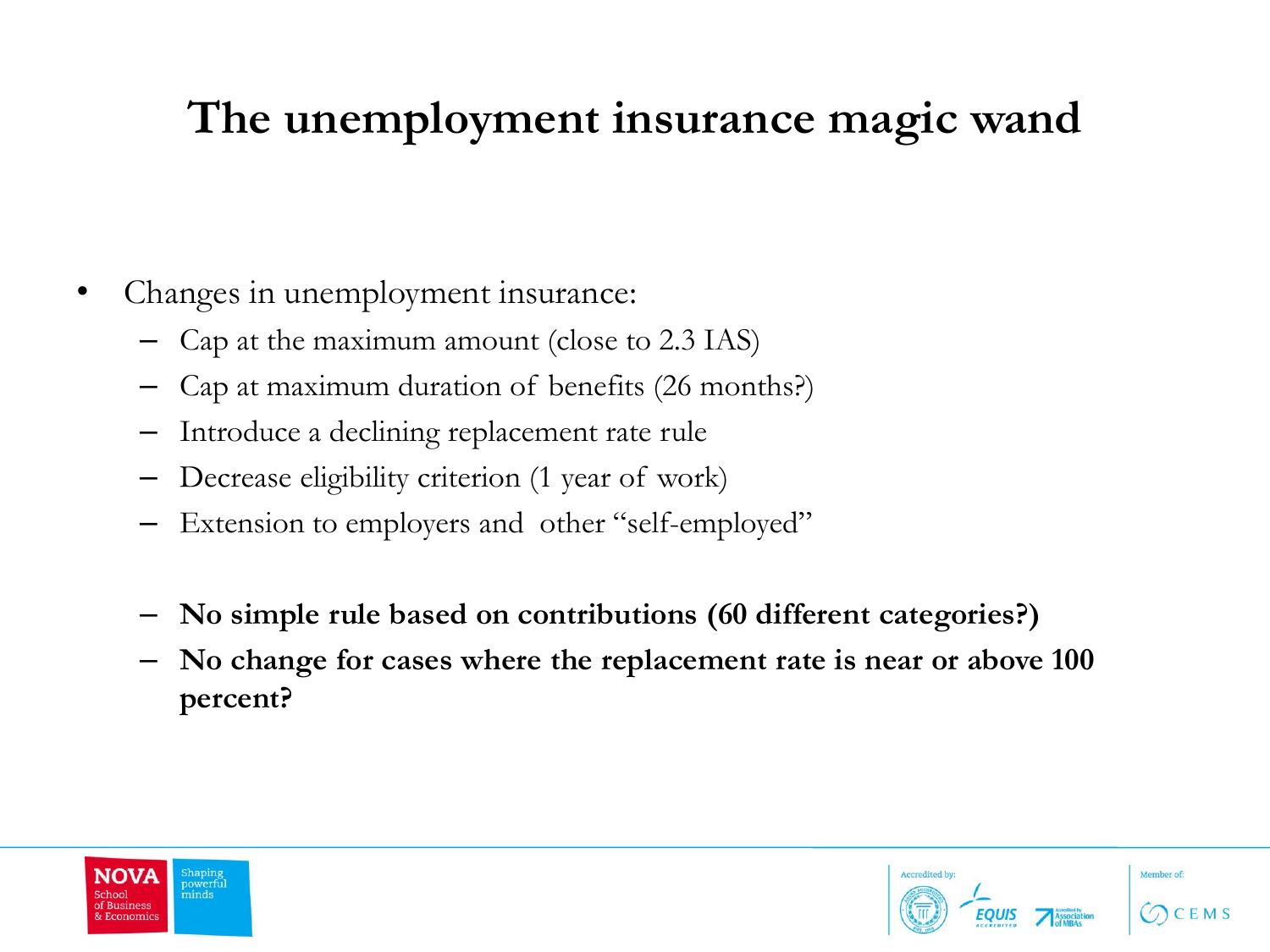#### **The wage setting magic wand**

- Changes in the wage setting system:
	- A prudent freeze on minimum wages
	- **A cautionary approach to the use of extension mechanisms** (a freeze, for the moment)

**Accredited** by

Member of:

- So large firms no longer impose wage hikes to smaller firms
- A request to **reveal the actual constituency of unions and employer associations**
- Decentralize wage bargaining
	- Allow opting-out for firms
	- Prepare opting-in options for future

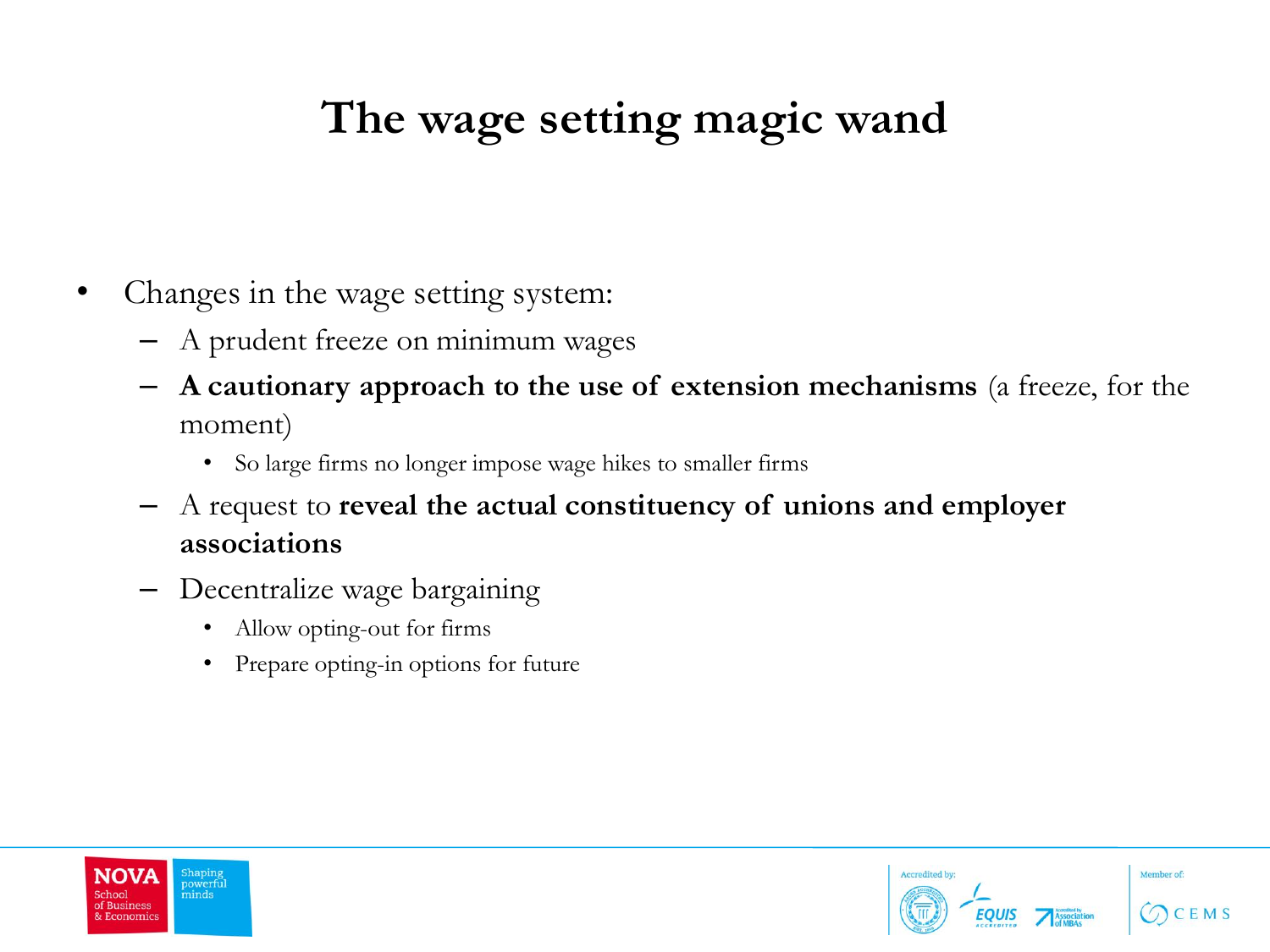## Incidence of FTC (new firms)







Member of:  $\bigcirc$  CEMS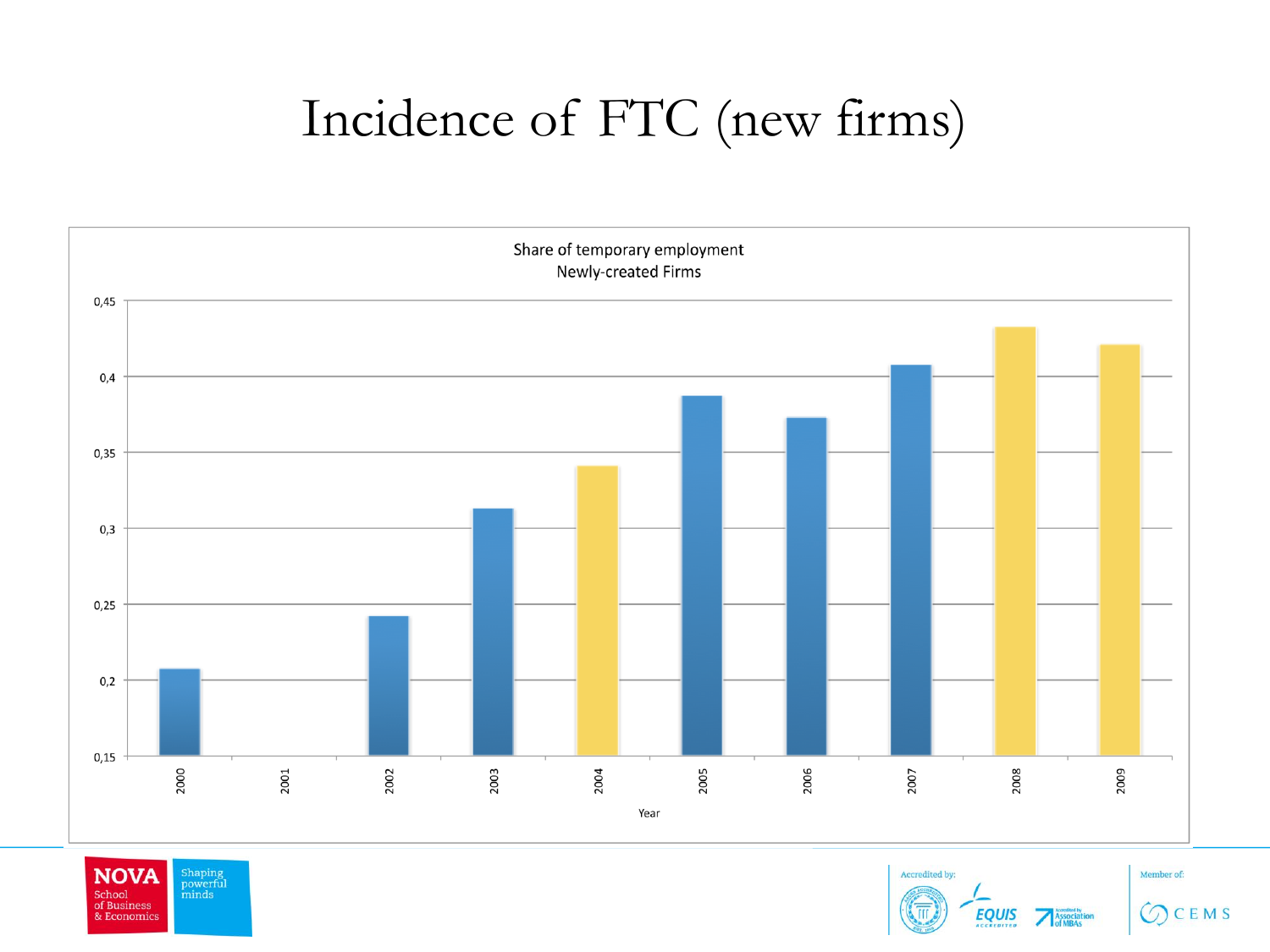## Incidence of FCT (closing firms)







Member of:  $\bigcirc$  CEMS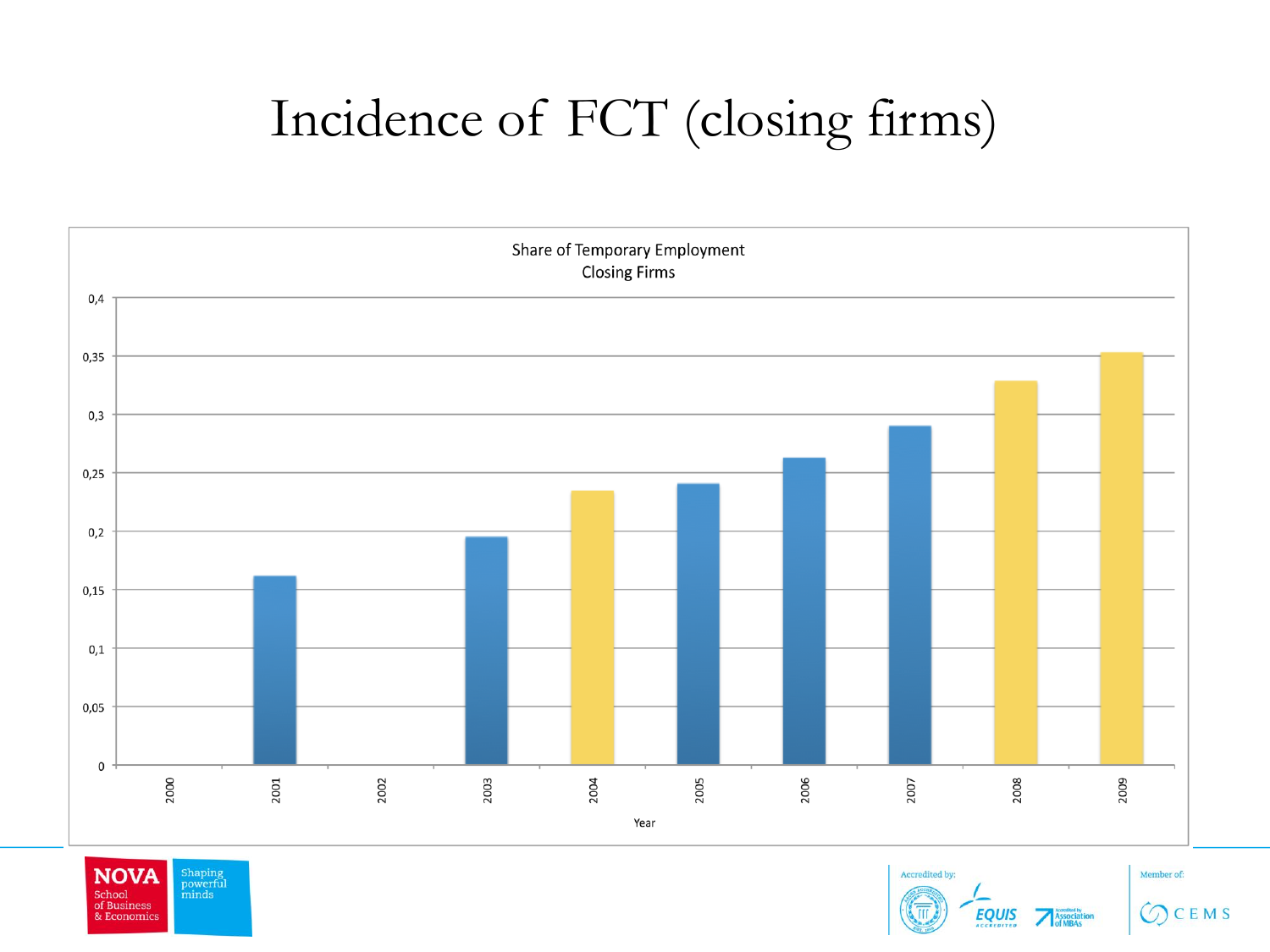## Incidence of FCT (continuing firms)





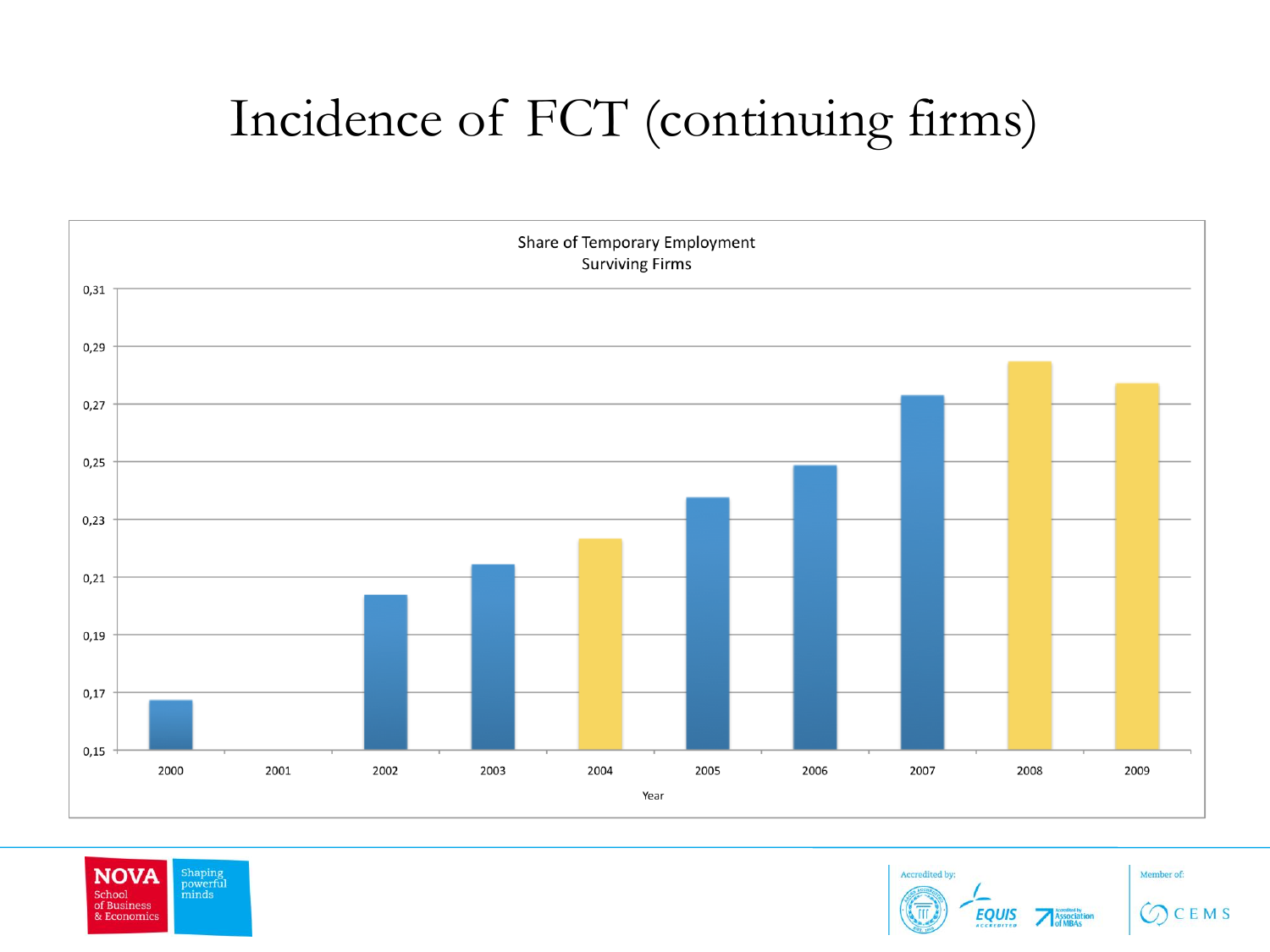## Transition rates from FTC into OEC





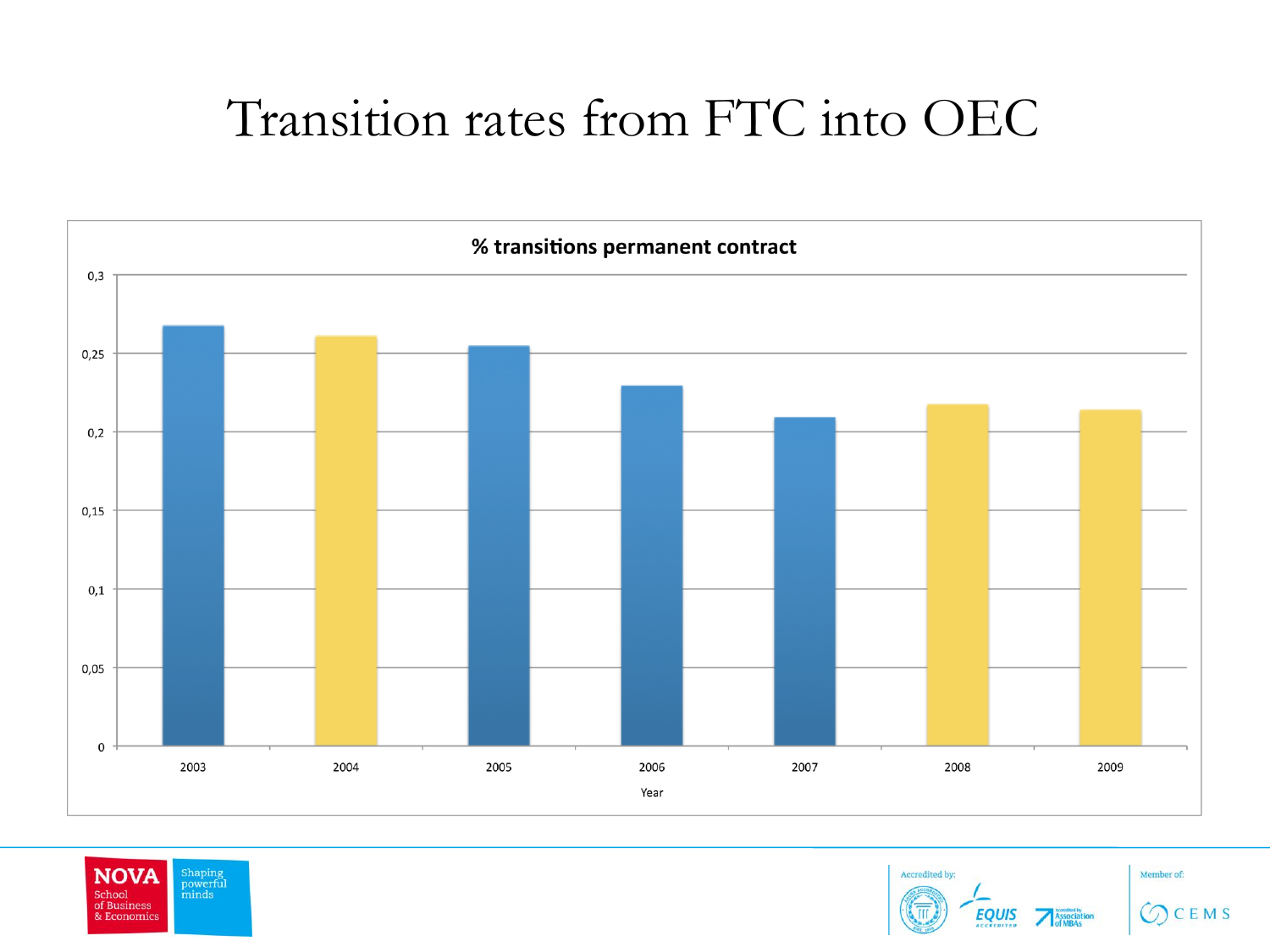## **Two Portuguese political think tanks proposed the "Contrato único" along the same lines of Cahuc, Dolado, Bentolila, and Boeri**

- A single open-ended contract
- Covering solely new hires (it does not apply to those currently employed)
- Ruling out fixed-term contracts and other forms of temporary work ("falsos recibos verdes")
- Extending the trial period (say, 6 months)
- Granting that the changes in dismissal legislation actually allow (non-discriminatory) displacements for economic reasons
- Severance pay should increase with tenure, more intensively during the initial period of the contract
- A way to equalize job protection and promote the social value of work
- To attenuate unproductive churning
- To redirect job creation towards longer-lasting labor relationships where firm-specific human capital investment plays a more important role
- To break gradually the insider-outsider gap in wage determination and work conditions
- To enhance the job opportunities for the young



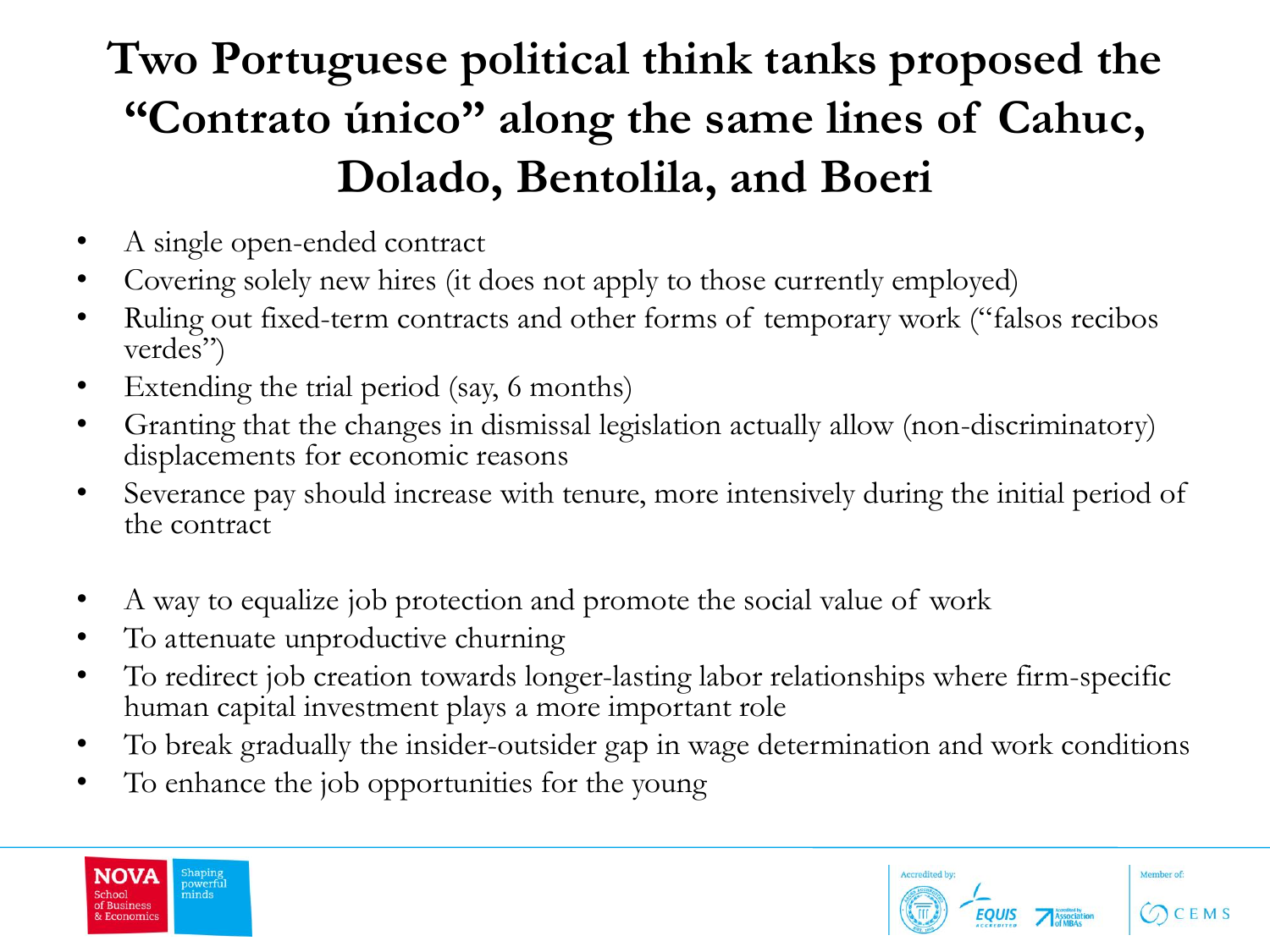# The electoral platform of the main opposition party promised:

*To weight the introduction of a single labor contract for new-hires, phasing out* 

*gradually fixed-term contracts, and allowing for a longer trial period and* 

*taking away from the courts labor disputes over dismissals.*



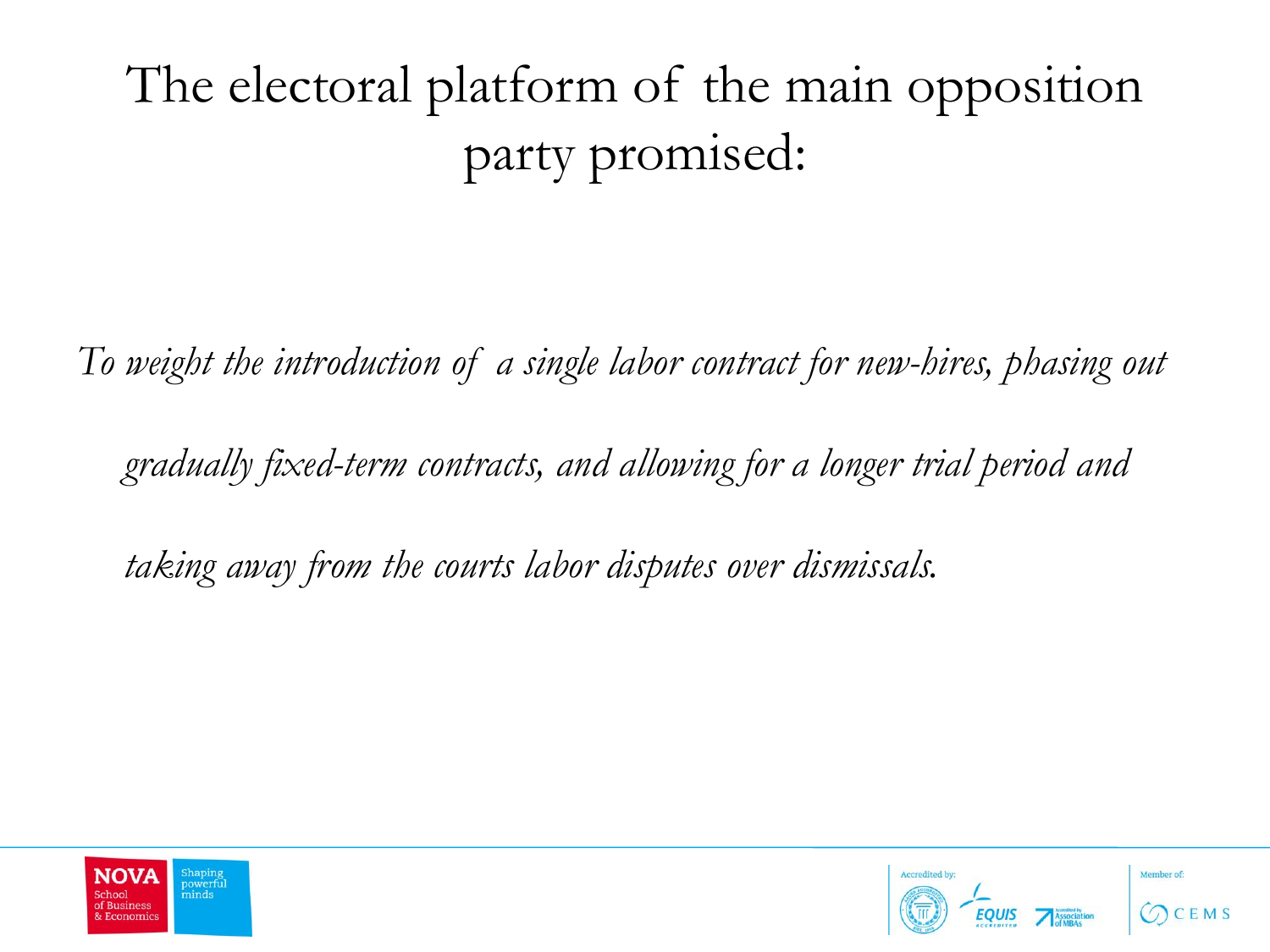# The government commits himself, in the program approved by the parliament

*To weight the introduction of a single labor contract for new-hires, phasing out* 

*gradually fixed-term contracts, and allowing for a longer trial period and* 

*taking away from the courts labor disputes over dismissals.*



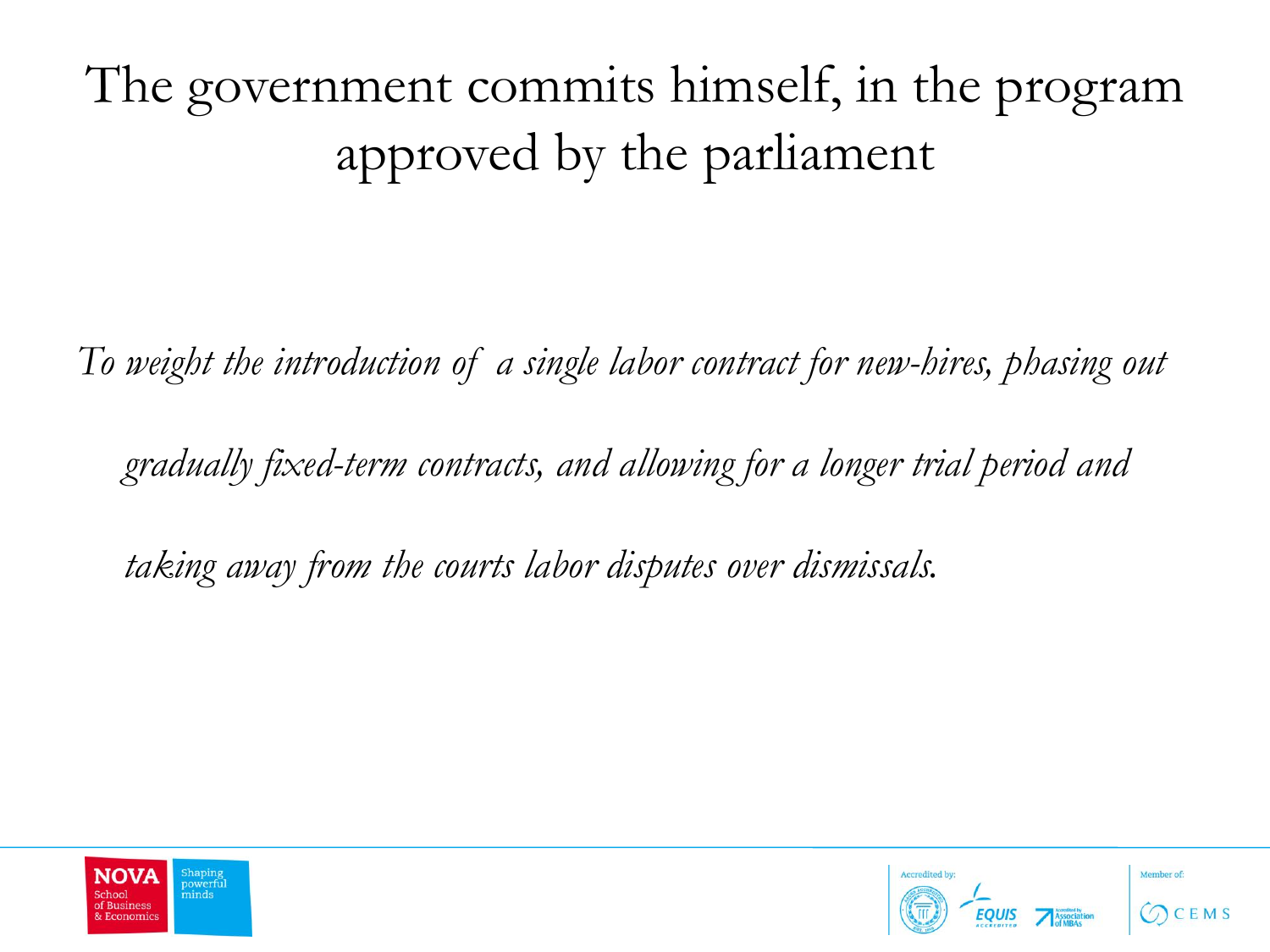#### So far…

It increased the maximum duration duration of fixed-term contracts.



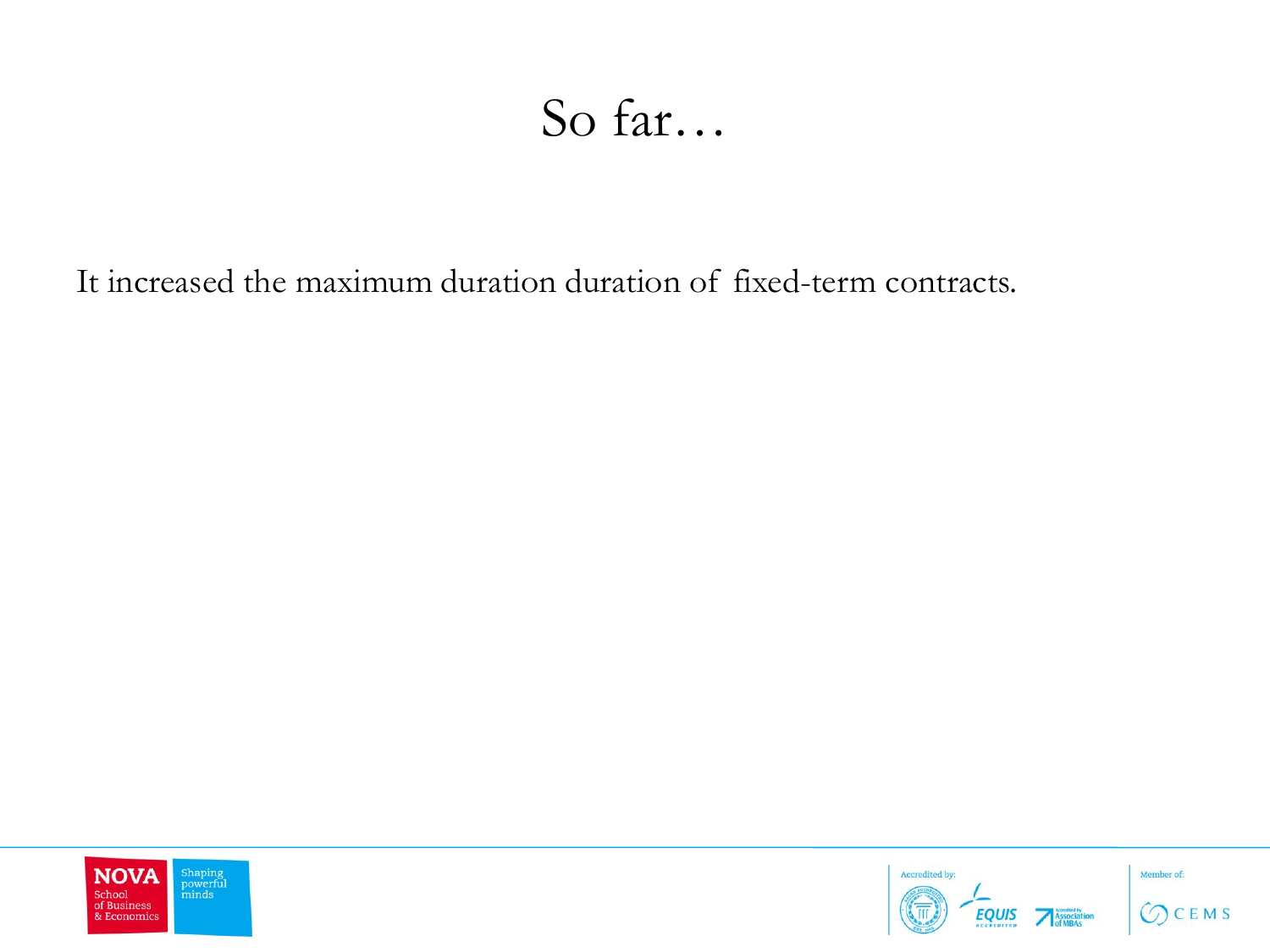## Important (practical) issues

- The name of the contract
	- Equal opportunity contract
- Interaction with other labor market institutions
	- - job protection
	- - wage setting
- Policy sequencing
	- - change severance pay and dismissal rules first (if possible)
- Long-term consequences of labor market institutions
	- - Sectoral employment composition
	- - Size distribution of firms
	- TFP distribution



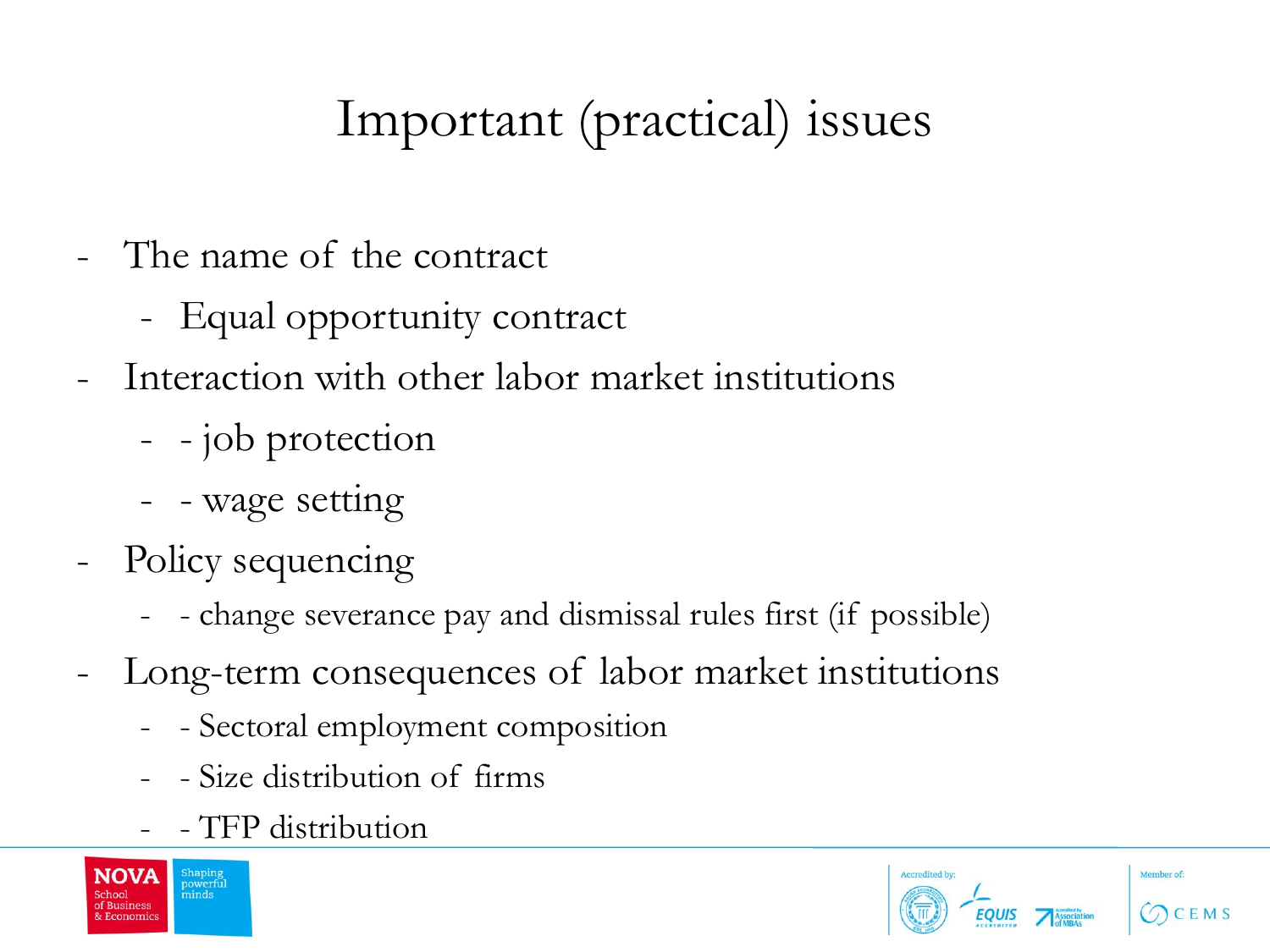- "Portugal is in serious trouble. Productivity growth is anemic. Growth is very low. The budget deficit is large. The current account deficit is very large."
- "This is where Portugal is today. In the absence of policy changes, the most likely scenario is one of competitive disinflation, a period of sustained high unemployment until competitiveness has been reestablished."

Olivier Blanchard, 2005



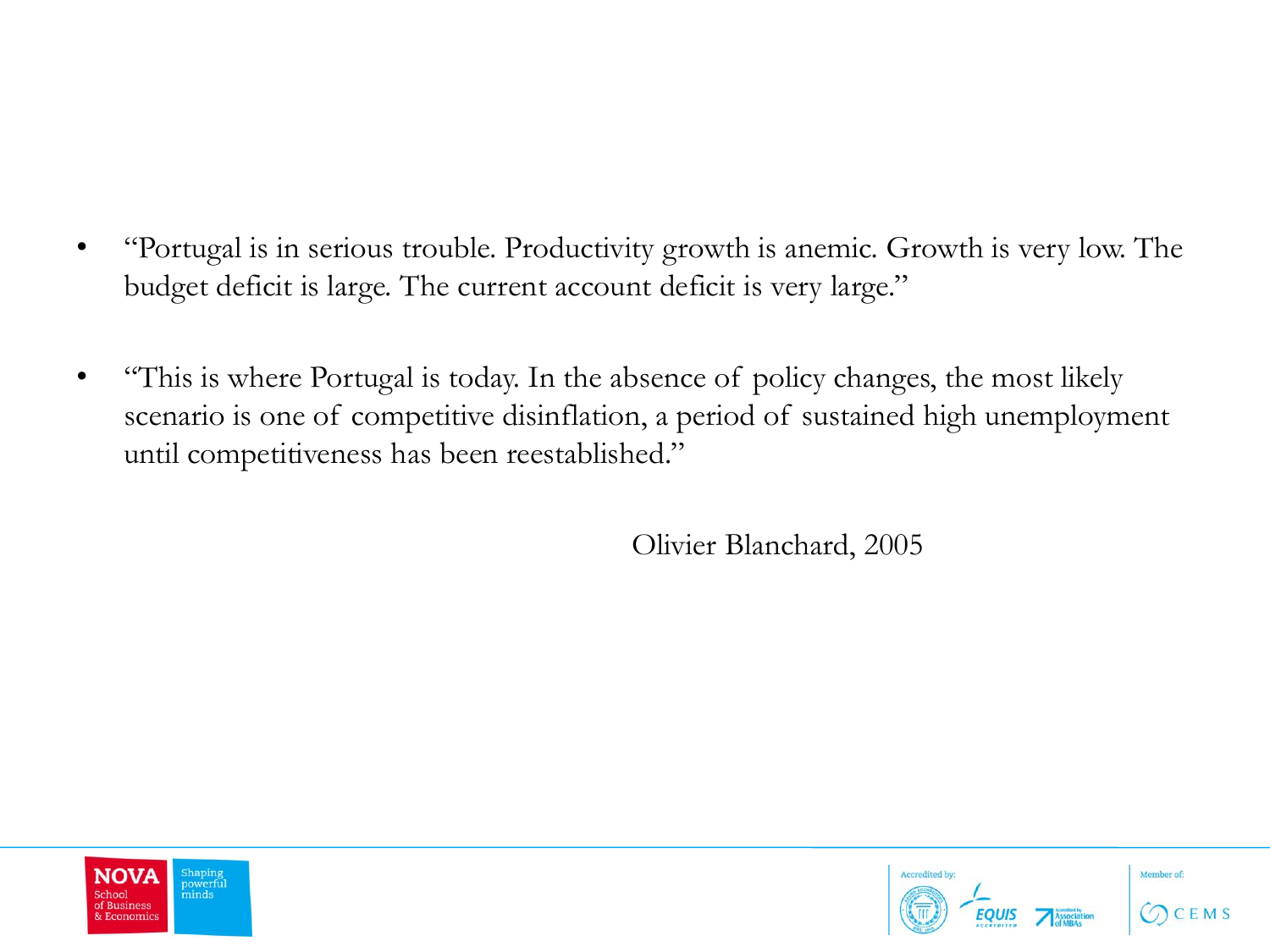

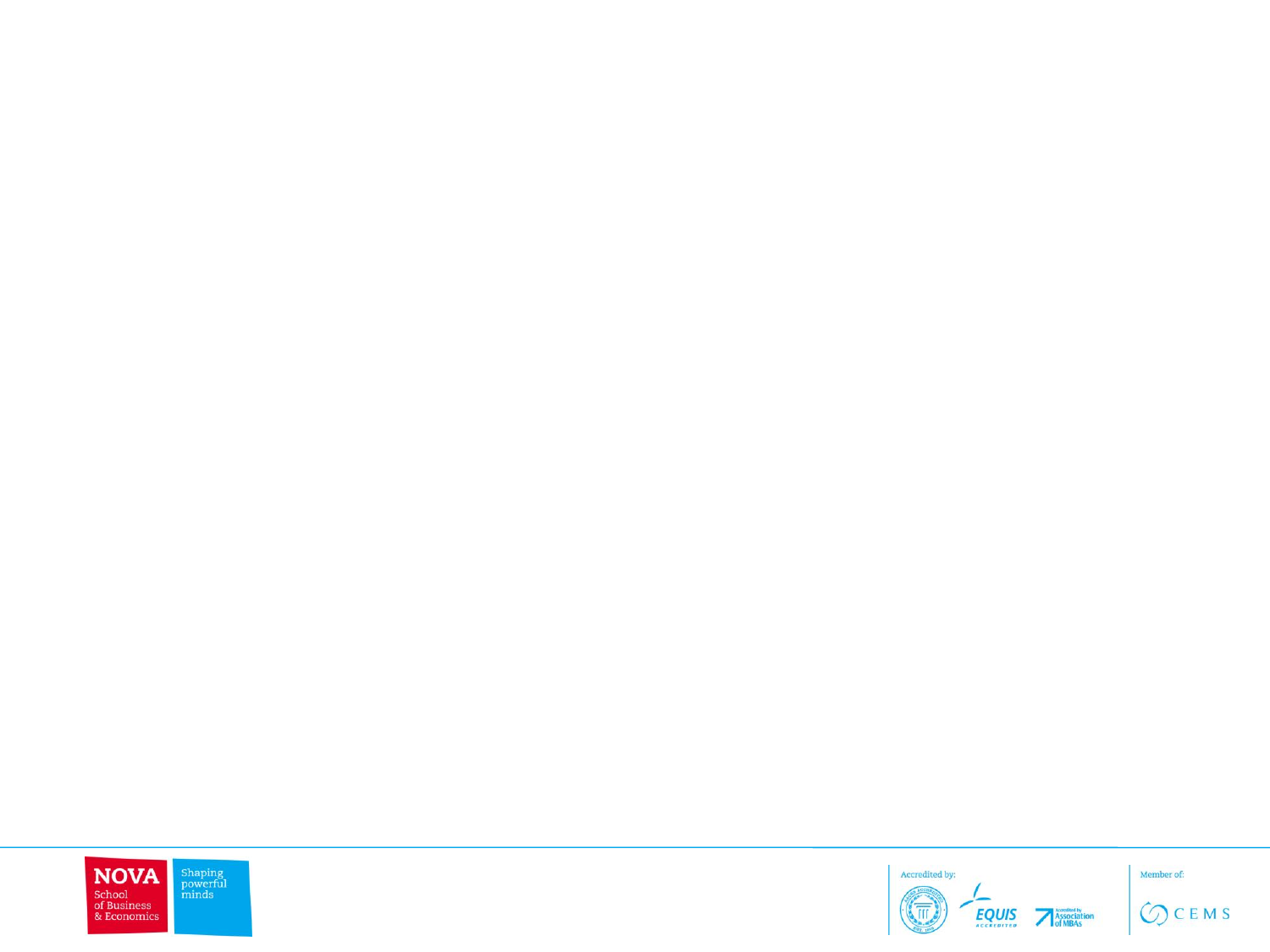

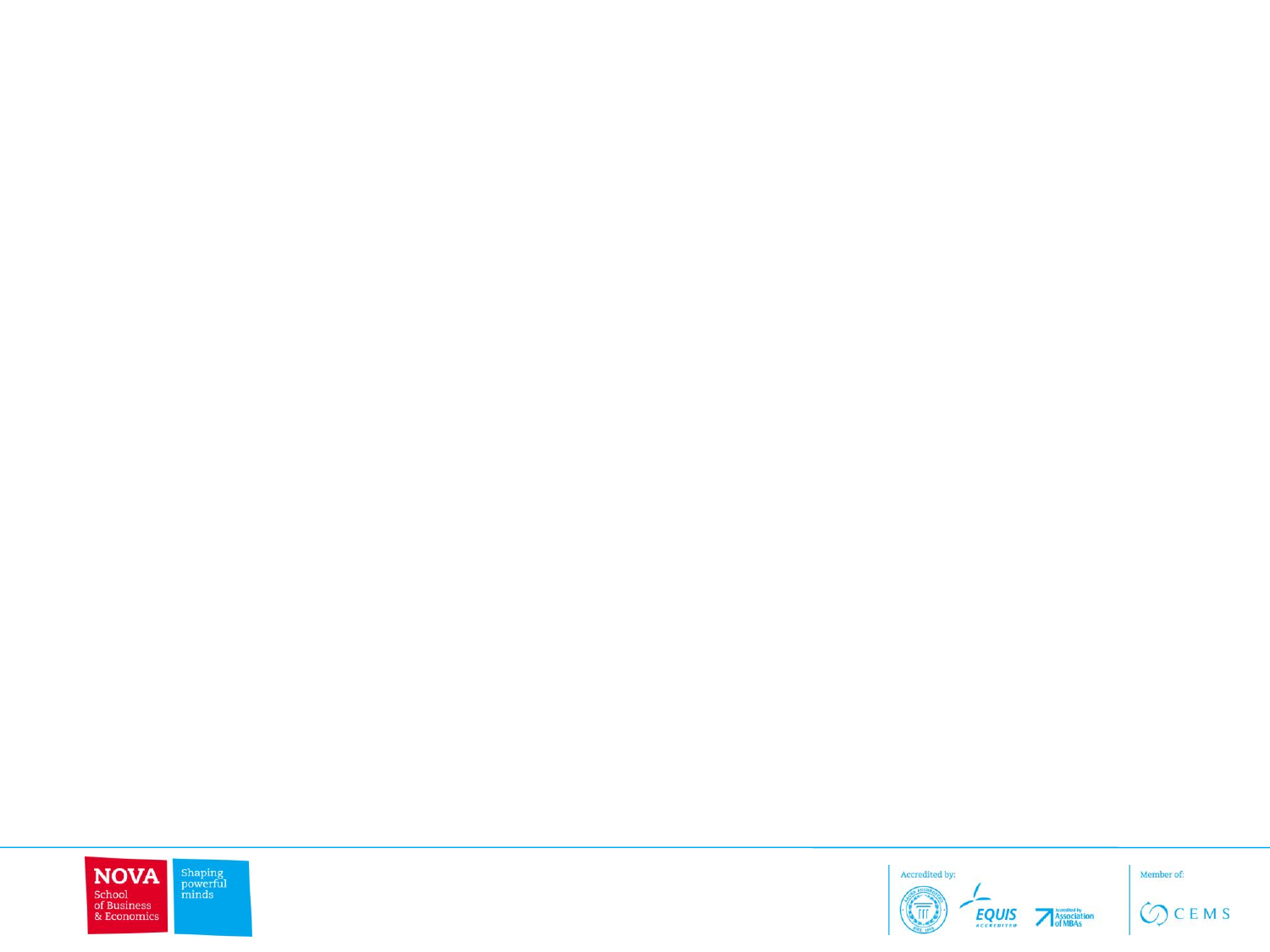

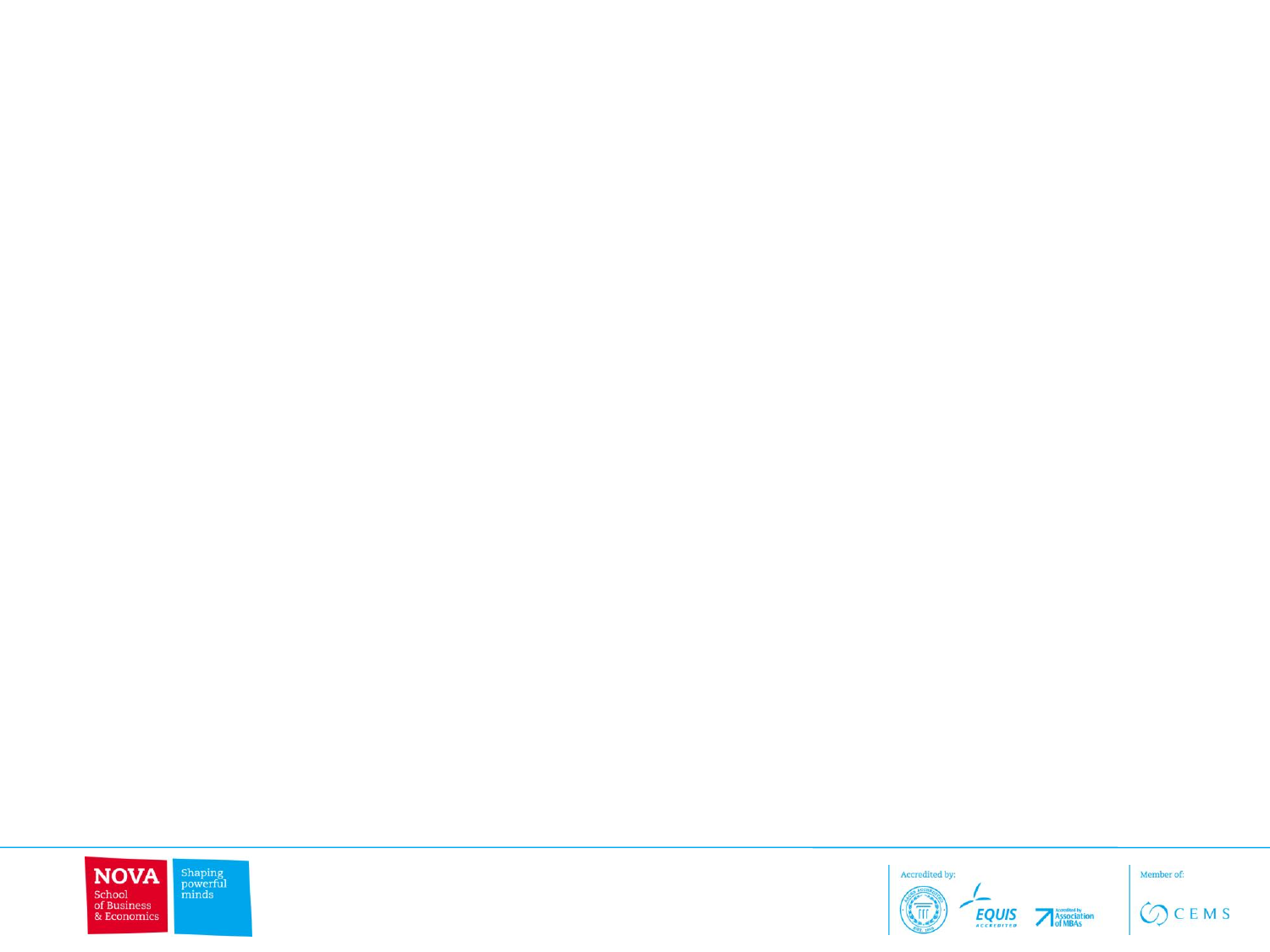